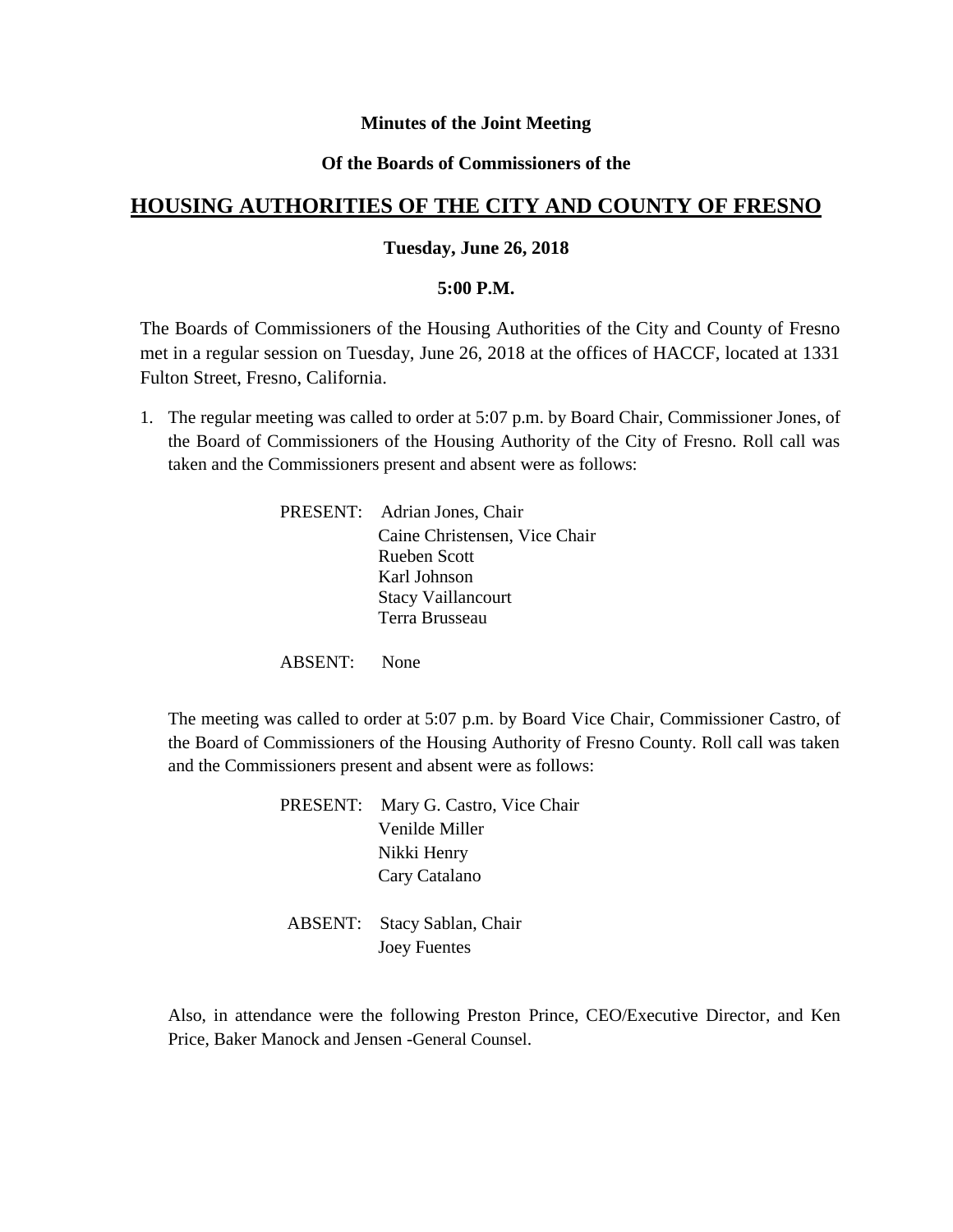# 2. APPROVAL OF AGENDA AS POSTED (OR AMENDED)

There were no public comments.

*CITY MOTION: Commissioner Johnson moved, seconded by Commissioner Christensen, to approve the agenda as posted.*

# *MOTION PASSED: 5-0*

*COUNTY MOTION: Commissioner Henry moved, seconded by Commissioner Miller, to approve the agenda as posted.*

## *MOTION PASSED: 4-0*

## 3. PUBLIC COMMENT

Mr. Yonas Paulos resident of 211 S. Inyo Street, Apt #206, veterans advocate, gave a public comment. He talked about the loss of Veterans due to the lack of Health Care. He thanked the Fresno Housing Authority for their involvement with the Juneteenth and working together to bring back neighborhoods.

## 4. POTENTIAL CONFLICTS OF INTEREST

Commissioner Catalano announced that he had a conflict of interest with *item 5(D) Consideration of Accepting the Neighborhood Stabilization Program Funding – 844 Chance Avenue.*

## 5. CONSENT AGENDA

*All Consent Agenda items are considered to be routine action items and will be enacted in one motion unless pulled by any member of the Boards of Commissions or the public. There will be no separate discussion of these items unless requested, in which event the item will be removed from the Consent Agenda and considered following approval of the Consent Agenda.*

## a. Consideration of the Minutes of May 29, 2018

Mr. Eric Payne resident of 1444 Fulton Street, Fresno, CA 93721, suggested an amendment to the minutes of May 29, 2018. Mr. Payne said the minutes needed to reflect his comments on the statement made on the budget presentation. He stated that he was there to remind the boards of their commitment to a participatory budget process with outreach and stakeholder engagement. In addition, Mr. Payne welcomed the newest Commissioner.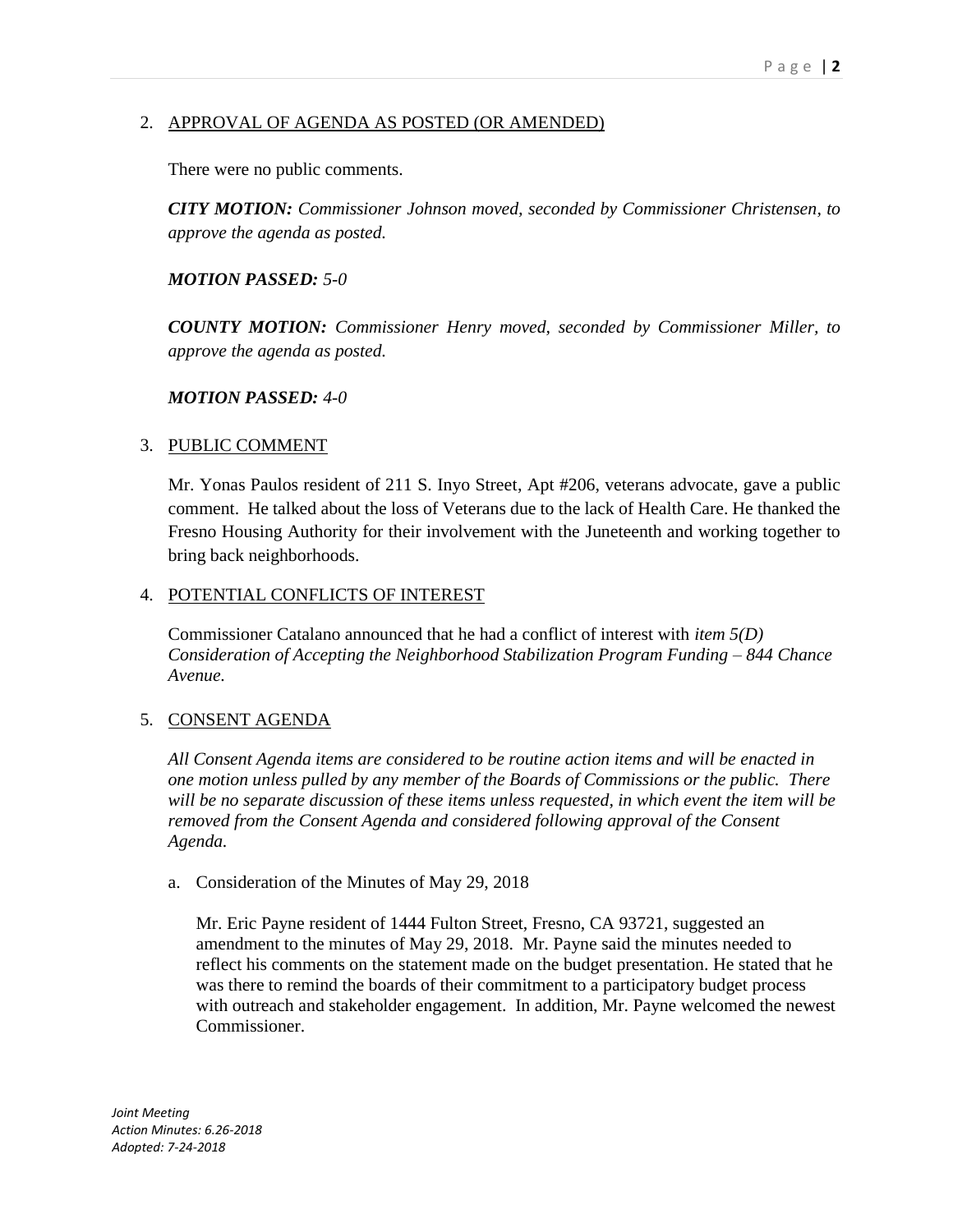*CITY MOTION: Commissioner Scott moved, seconded by Commissioner Johnson, to table item 5A from consent agenda to the next meeting on July 24, 2018.*

## *MOTION PASSED: 6-0*

*COUNTY MOTION: Commissioner Miller moved, seconded by Commissioner Henry, to table item 5A from consent agenda to the next meeting on July 24, 2018.*

# *MOTION PASSED: 4-0*

- b. Consideration of the Vehicle Use Policy
- c. Consideration of Accepting the Grant Award Maldonado Plaza

*CITY MOTION: Commissioner Scott moved, seconded by Commissioner Johnson, to approve the Consent Agenda Items B-C.*

## *MOTION PASSED: 5-0*

*COUNTY MOTION: Commissioner Catalano moved, seconded by Commissioner Henry, to approve the Consent Agenda Items B-C.*

## *MOTION PASSED: 4-0*

d. Consideration of Accepting the Neighborhood Stabilization Program Funding – 844 Chance Avenue

Commissioner Catalano recused himself from this item and left the board room during the voting of this item.

*CITY MOTION: Commissioner Christensen moved, seconded by Commissioner Scott, to approve the Consent Agenda Items D.*

## *MOTION PASSED: 5-0*

## 6. INFORMATIONAL

a. Resident Services Presentation – Fresno Economic Opportunities Commission's "In The Know" Program

Mr. Julio C. Romero, MPH Project Manager Health and Dental Services, presented on this topic.

b. CalPERS Update

Ms. Tammy Townsend presented on this topic.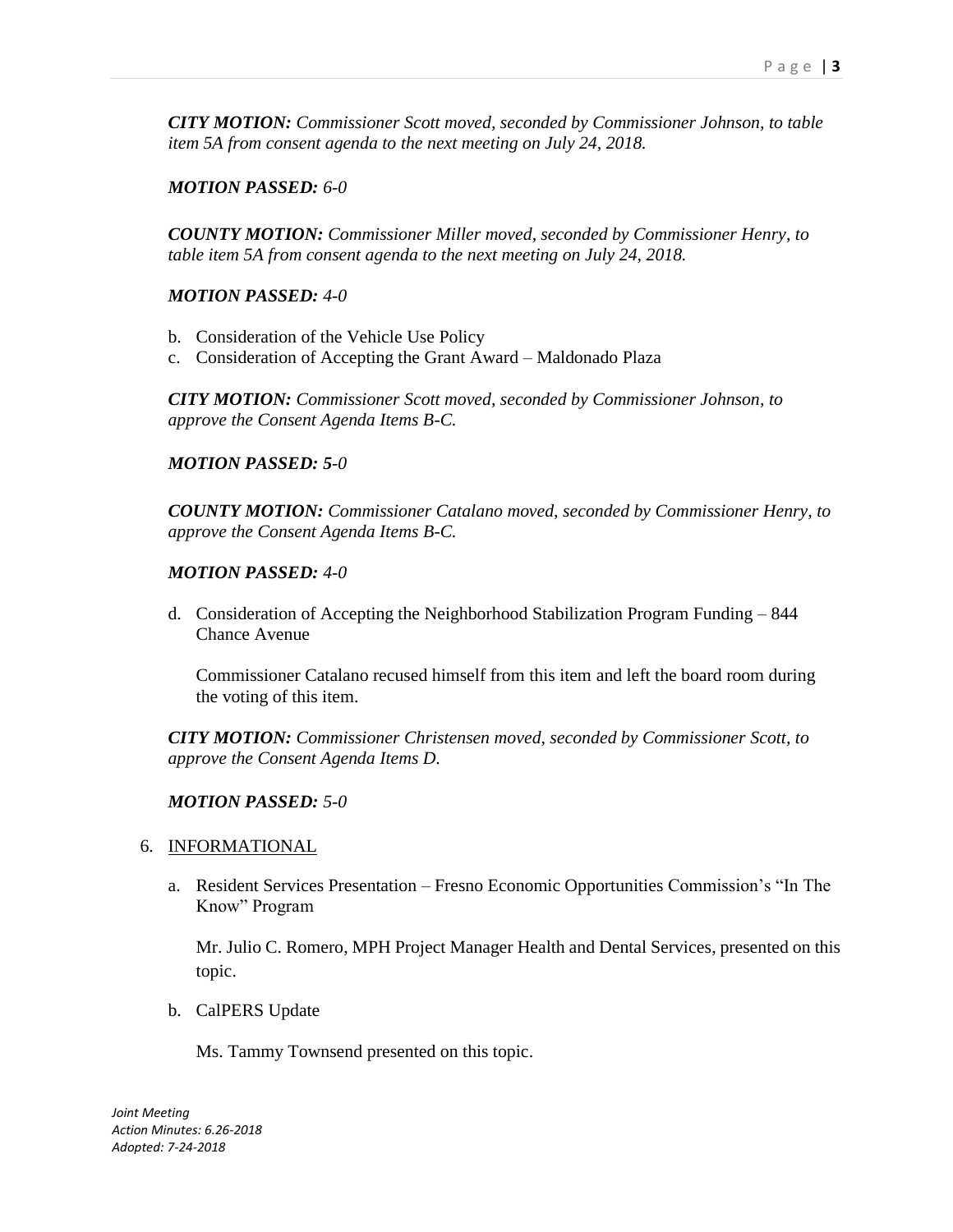Commissioner Vaillancourt joined the meeting.

c. Update on the 2019 Agency Plans

Ms. Angie Nguyen presented on this topic.

d. 2017 Mixed Finance Results

Ms. Emily De La Guerra presented on this topic.

e. Real Estate Development Update

Mr. Michael Duarte presented on this topic.

#### 7. ACTION

a. Consideration of Funding Application Submission – Orchard Apartments

Mr. Michael Duarte presented to the Boards an updated memo and resolutions for Parlier Orchard apartments funding applications.

*CITY MOTION: Commissioner Brusseau moved, seconded by Commissioner Vaillancourt, to approve the Funding Application Submission – Orchard Apartments.*

#### *MOTION PASSED: 6-0*

*COUNTY MOTION: Commissioner Henry moved, seconded by Commissioner Miller, to approve the Funding Application Submission – Orchard Apartments.*

## *MOTION PASSED: 4-0*

b. Consideration of Funding Application Submission – Mariposa Meadows

*CITY MOTION: Commissioner Scott moved, seconded by Commissioner Brusseau, to approve the Funding Application Submission – Mariposa Meadows.*

#### *MOTION PASSED: 6-0*

*COUNTY MOTION: Commissioner Henry moved, seconded by Commissioner Catalano to approve the Funding Application Submission – Mariposa Meadows.*

#### *MOTION PASSED: 4-0*

c. Consideration of Application Submission – Veterans Housing and Homeless Prevention Program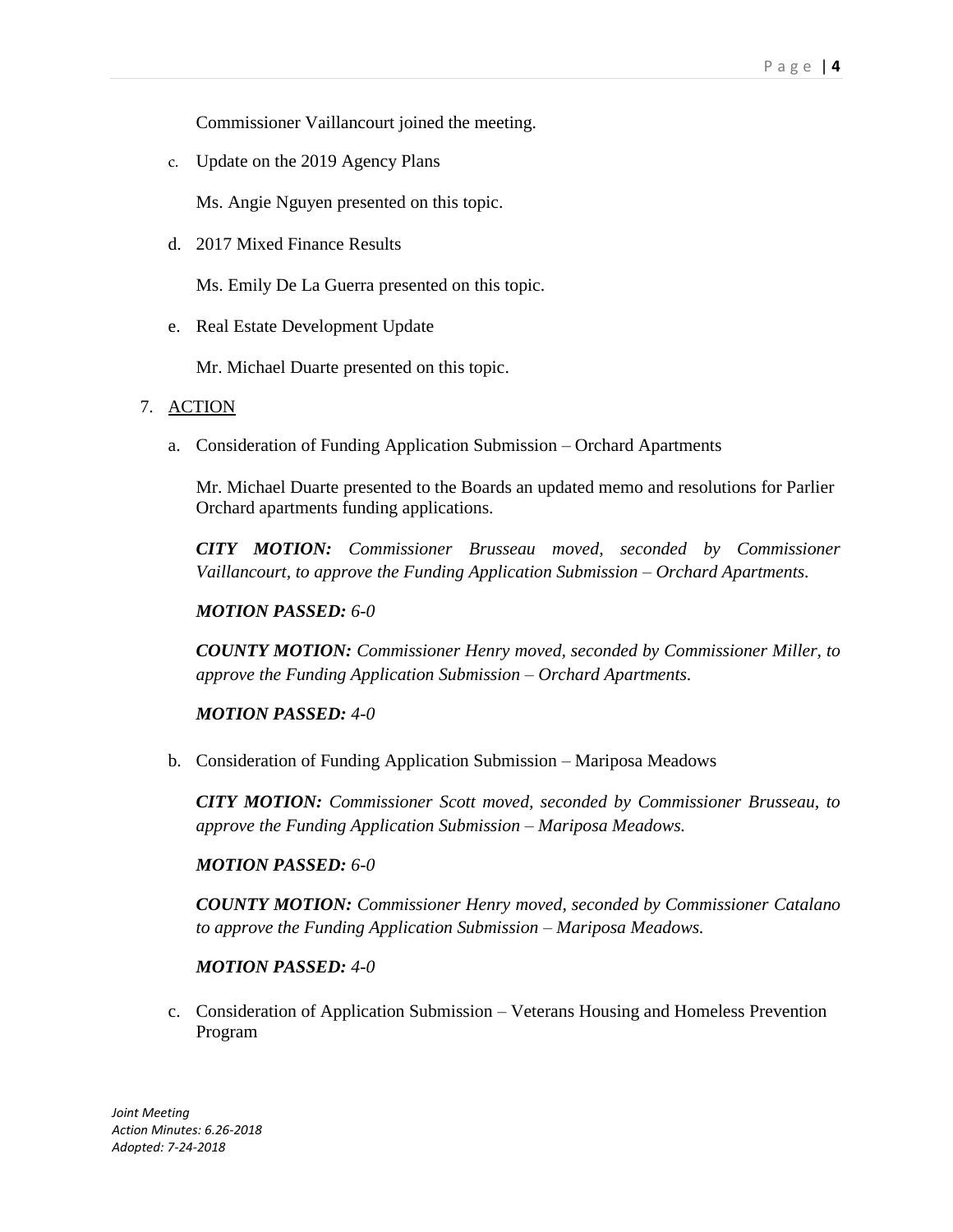*CITY MOTION: Commissioner Christensen moved, seconded by Commissioner Johnson, to approve the Funding Application Submission – Veterans Housing and Homeless Prevention Program.*

# *MOTION PASSED: 6-0*

*COUNTY MOTION: Commissioner Catalano moved, seconded by Commissioner Miller, to approve the Funding Application Submission – Veterans Housing and Homeless Prevention Program.*

# *MOTION PASSED: 4-0*

## 8. COMMISSIONERS' REPORT

Commissioner Jones thanked the Fresno Housing Authority for their participation at the Juneteenth, she was very pleased to see staff at the event.

Commissioner Castro said there were great photos shared on social media.

Commissioner Castro said the Fresno Housing Authority sponsored the May 10, 2018 Clovis Mayor's Breakfast and that the table sponsored was empty. She said for future sponsorships to ensure staff participate.

Commissioner Henry thanked the Fresno Housing Authority for allowing her to attend the NAHRO summer conference. She will be attending the Commissioner's Fundamentals Seminar. Commissioner Henry shared she will not be present at the July 2018 Board Meeting.

# 9. EXECUTIVE DIRECTOR'S REPORT

In addition to the written Director's report, the following items were announced:

- At the beginning of the Executive Director's report, a video "Homelessness Task Force" was shown.
- Mr. Prince shared about his two presentations conducted at the City councils of Firebaugh and Huron.
- Mr. Prince talked about the Summer Carnival hosted on Maud Avenue for the Fairview and Desoto apartment complexes.
- Mr. Prince communicated 28 residents have moved into Renaissance at Parc Grove.
- Almost 30 volunteers/staff assisted with getting Renaissance at Parc Grove ready before the residents' move. These volunteers/staff helped with stocking the units with new household items residents may use.
- Mr. Prince announced the CNI application was submitted.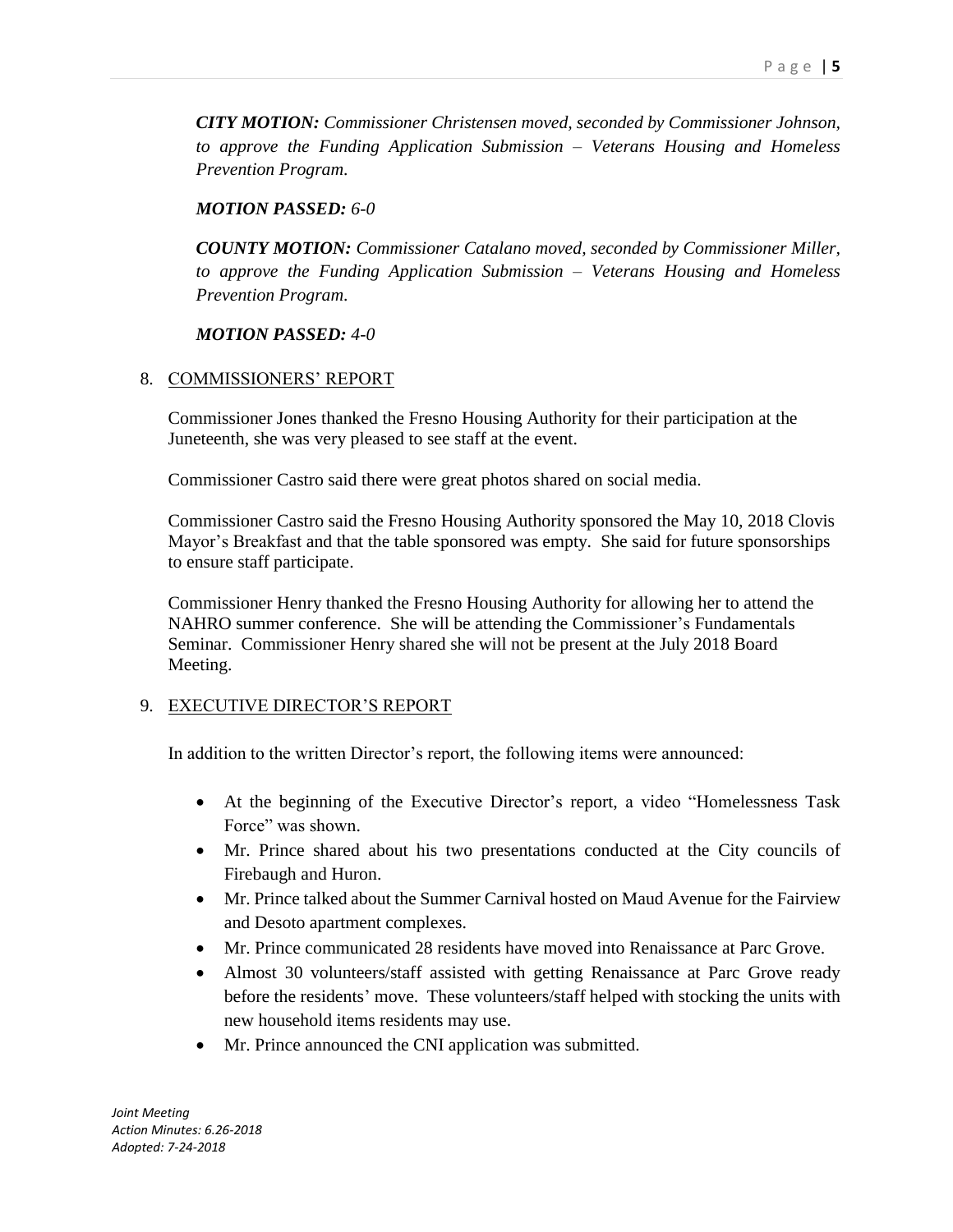Mr. Prince communicated that the NAHRO Conference is in Atlanta on October 25- 27, 2018; and if you are interested in attending, please inform Ms. Tiffany.

## 10. CLOSED SESSION

The Boards went into closed session at approximately 7:09 pm.

- a. CONFERENCE WITH REAL PROPERTY NEGOTIATORS (Pursuant to Government Code § 54954.5(b)) Property: APN: 433-220-39T Agency Negotiator: Preston Prince Negotiating Parties: Fresno Housing Authority; Ernest M. Reyes, Lincoln Consulting Group, LLC; Abu Majumder, Coldwell Banker Commercial Under negotiation: Price and Terms of Sale
- b. CONFERENCE WITH REAL PROPERTY NEGOTIATORS (Pursuant to Government Code § 54954.5(b)) Property: APN: 075-091-25 Agency Negotiator: Preston Prince Negotiating Parties: Fresno Housing Authority; Ernest M. Reyes, Lincoln Consulting Group, LLC; Abu Majumder, Coldwell Banker Commercial Under negotiation: Price and Terms of Sale
- c. CONFERENCE WITH REAL PROPERTY NEGOTIATORS (Pursuant to Government Code § 54954.5(b)) Property: 449-200-08 Agency Negotiator: Preston Prince Negotiating Parties: Fresno Housing Authority; Rod DeLuca, RJK Enterprises, L.P. Under negotiation: Price and Terms
- d. CONFERENCE WITH REAL PROPERTY NEGOTIATORS (Pursuant to Government Code § 54954.5(b)) Property: 428-222-29 Agency Negotiator: Preston Prince Negotiating Parties: Fresno Housing Authority; Brandan Kane, The Mogharebi Group Under negotiation: Price and Terms

The Boards returned to open session at approximately 8:36 p.m.

#### 11. REPORT ON CLOSED SESSION

Item 10d was not discussed, and removed from the agenda. There was no other action to report at this time.

#### 12. ADJOURNMENT